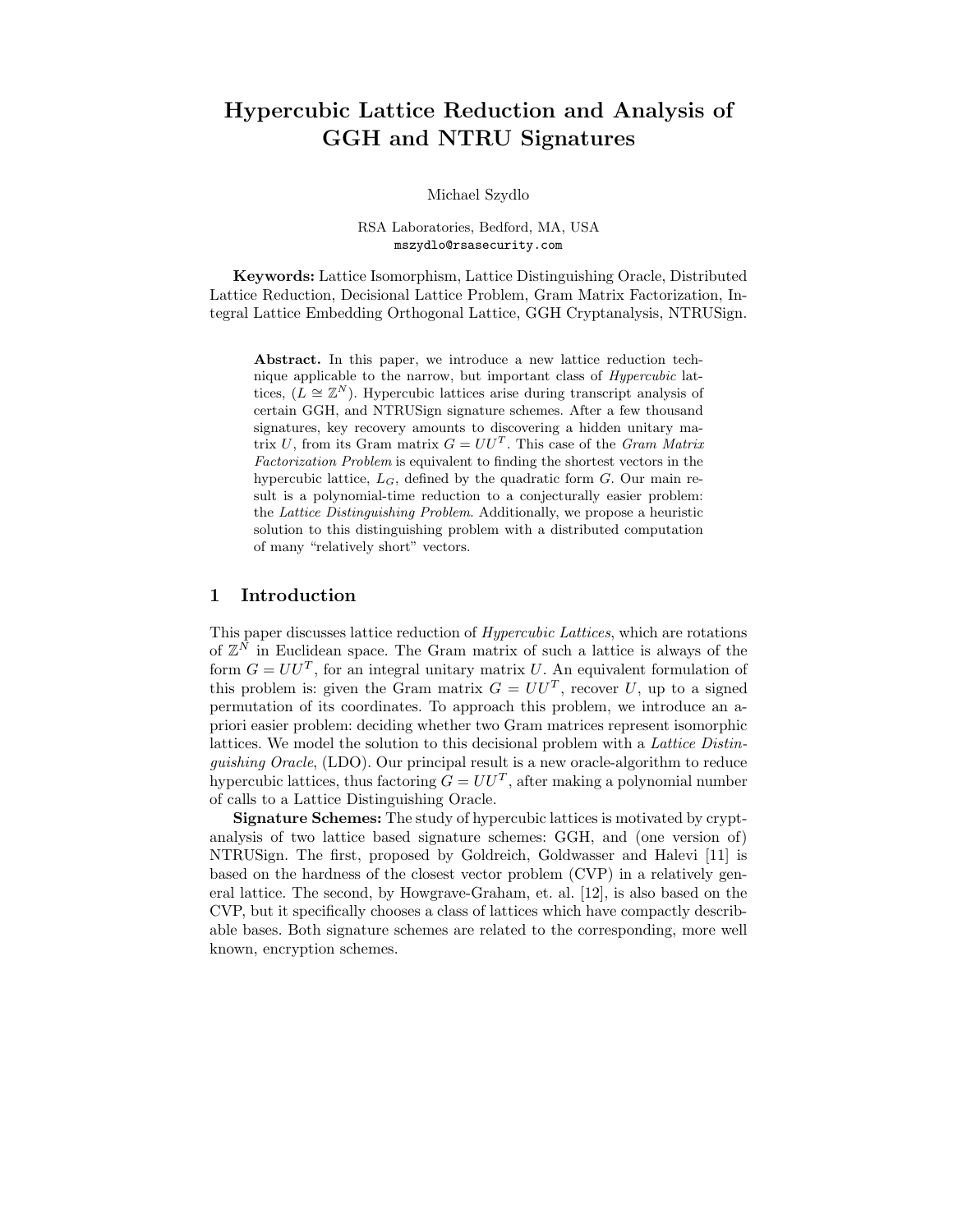One measure of the security of lattice based schemes is the difficultly of reducing the underlying lattice involved. However, neither GGH nor NTRUSign have a security reduction to the underlying problem. As observed in [10], and reviewed below, a transcript of valid signatures of each  $(unmodified)^1$  scheme necessarily leaks important information: the product of the private basis matrix with its transpose. This information can be used to shift the security to an apparently easier problem: the reduction of an auxiliary hypercubic lattice.

Combinatoric Approaches: The lattices we consider are not always presented with a basis of vectors with integer coordinates. This motivates a careful study of lattices presented with a Gram matrix. For such lattices, there is no Hermite Normal Form, and thus the question of whether or not two lattices are isomorphic is not easy. Both our reduction proof and discussion of the Lattice Distinguishing Problem involve novel, combinatoric approaches to special cases of more well known lattice reduction problems, when the lattices are defined by Gram matrices.

### 1.1 Our Contributions

We begin by discussing the equivalence of the hypercubic lattice reduction problem, a case of the Gram matrix factorization problem, and a case of the integral lattice embedding problem, and introduce the new Lattice Distinguishing Problem, which is of central importance in this paper. Secondly, we present a new algorithm which can solve the Gram matrix factorization problem by making a polynomial number of calls to a Lattice Distinguishing Oracle. This is the principal result of the paper. The number or oracle calls is bounded by  $kN^3$ , where  $k$  is the maximum bit length of the entries of the solution matrix  $U$ , and  $N$  is the dimension of this matrix. Thirdly, we show how to design a heuristic distinguishing oracle for the cases our algorithm requires. This construction requires a distribution of lattice vectors of length approximately  $O(\sqrt{N})$  times the shortest vector.

This last construction is of additional interest for several reasons. First, it suggests a distributed approach to the Lattice Distinguishing Problem. Second, this  $O(\sqrt{N})$  bound is of theoretical interest to complexity theory. It relates to the complexity results of Ajtai [1], and Micciancio[21] which suggest the SVP and approximate  $\sqrt{2}$  - SVP lattice problems are in general difficult (NP-hard) problems. It also relates to the results of Goldreich and Goldwasser [6] which suggests that the  $\sqrt{N}$  approximate vector problem is *unlikely* to be NP hard.

#### 1.2 Organization

The rest of this paper is organized as follows. In Section 2, we recall some background on lattices and the associated computational problems. We also review the GGH-NTRUSign cryptanalysis. In Section 3, we formalize the definition of a

 $1$  There have been a variety of *perturbation* techniques proposed to reduce, or alter, the information leaked, see [12].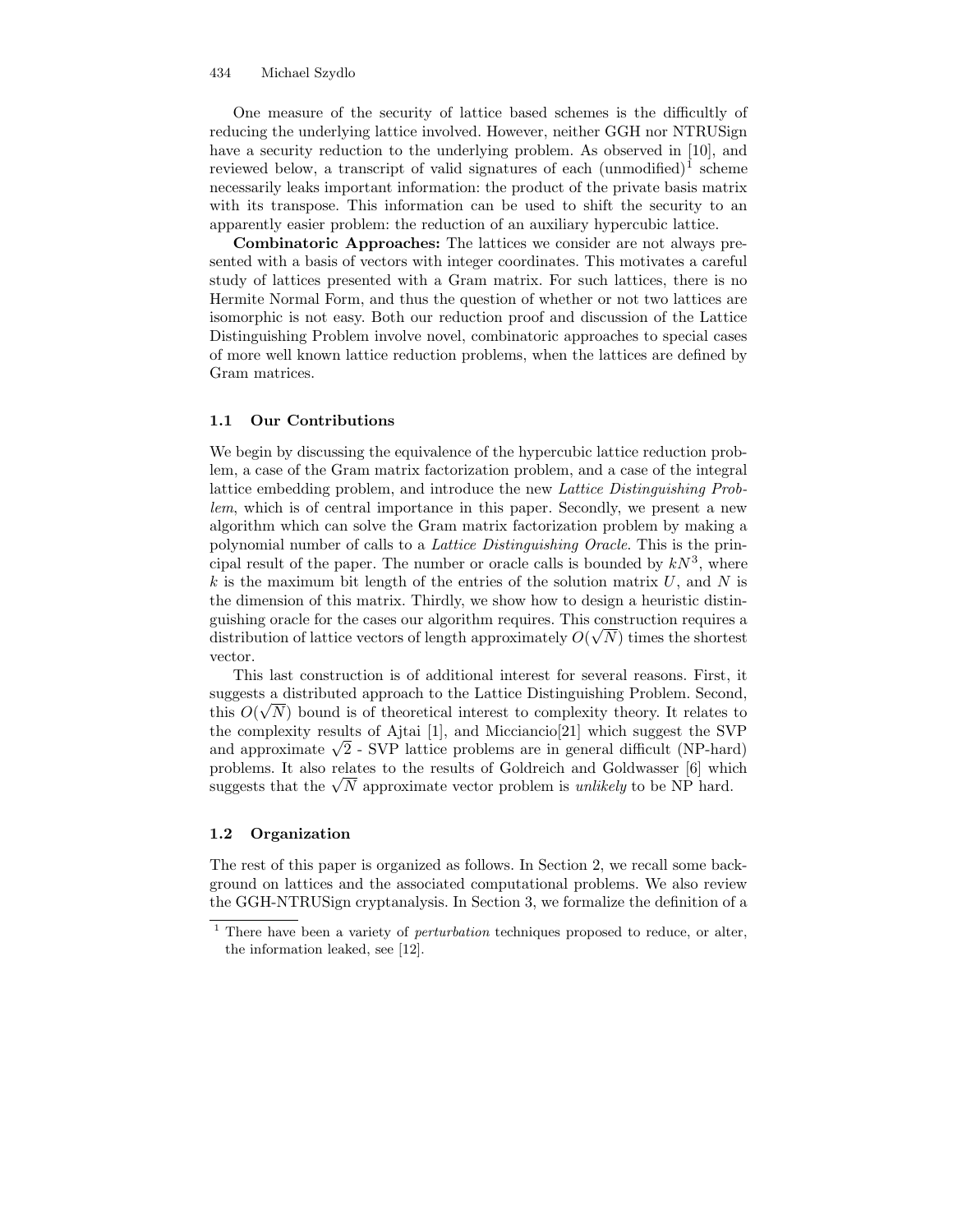Lattice Distinguishing Oracle, and show how it can be used to solve some interesting problems. In Section 4, we show how this oracle provides a new strategy for the embedding problem. In Section 5, we present the principal result: a polynomial reduction of SVP in hypercubic lattices to the decisional lattice problem. In Section 6, we show how to heuristically design an LDO using distributions of lattice vectors. In Section 7, we conclude with a complexity theoretic interpretation, and we make comments on the ramifications for the security of the GGH and NTRUSign signature schemes. Finally, in the Appendix, we provide additional material on theta functions, which describe the vector length distributions of interest to the LDO design.

## 2 Background and Notation

In this section we present background on lattices and review how cryptanalysis of GGH and NTRUSign is related to the Gram matrix factorization problem.

#### 2.1 Lattices

We begin with standard definitions and some notation used with Lattices. We define a general *lattice* to be discrete subgroup of Euclidean space,  $\mathbb{R}^N$ . A *basis* for a lattice is a set of vectors  $\{v_i\}, i \in \{1, \ldots k \leq N\}$  such that each lattice point is a unique integer linear combination of the  $\{v_i\}$ . The integer k is the dimension of the lattice, and usually  $k = N$ . These vectors may be described with the rows of a *basis matrix B*. Any other basis matrix  $B'$  is related to B by a unitary transformation  $B' = UB$ , where  $U \in SL_N(\mathbb{Z})$  is called the *change of* basis matrix.

A basis B also defines a positive definite symmetric quadratic form given by its Gram matrix,  $G = BB^T$ , where the matrix  $G = (g_{i,j})$ , specifies an inner product  $\mathbf{v}_i \cdot \mathbf{v}_j = g_{i,j}$ . Conversely, each positive definite symmetric matrix, G, defines an abstract lattice,  $L_G$ , as the span of a basis  $\{v_i\}$  satisfying the inner product specified by G. The Gram Schmidt orthogonalization process efficiently computes an *embedding*  $\sigma: L_G \to \mathbb{R}^N$ , realizing  $\sigma(L_G)$  concretely in  $\mathbb{R}^N$ . Such an embedding is determined by L up to an element  $\phi \in O_N(\mathbb{R})$ , the *orthogonal group*. Two lattices are *isomorphic*,  $(L_1 \cong L_2)$ , if there is a distance preserving map  $\phi: L_1 \to L_2$  between them. If both lattices are contained in the same space  $\mathbb{R}^N$ , such an isomorphism is a *rotation*, given by an element  $\phi \in O_N(\mathbb{R})$ .

A lattice is called an *integral lattice* if it is isomorphic to  $L_G$  for some integral Gram matrix  $G \in M_n(\mathbb{Z}^N)$ . If a lattice L is N-dimensional and has an *integral* embedding:  $\sigma: L \to \mathbb{Z}^N$ , it is called an integer coordinate lattice. Such a lattice determines the integral embedding up to a *signed permutation*,  $\phi \in O_N(\mathbb{Z})$ . Integral lattices are convenient for computation, and some applications only consider lattices which are subsets of  $\mathbb{Z}^N$ , the *trivial lattice*. We define a *hypercubic lattice* to be a lattice  $L \cong \mathbb{Z}^N$ , i.e., as a subset of  $\mathbb{R}^N$ , it is a rotation of the trivial lattice.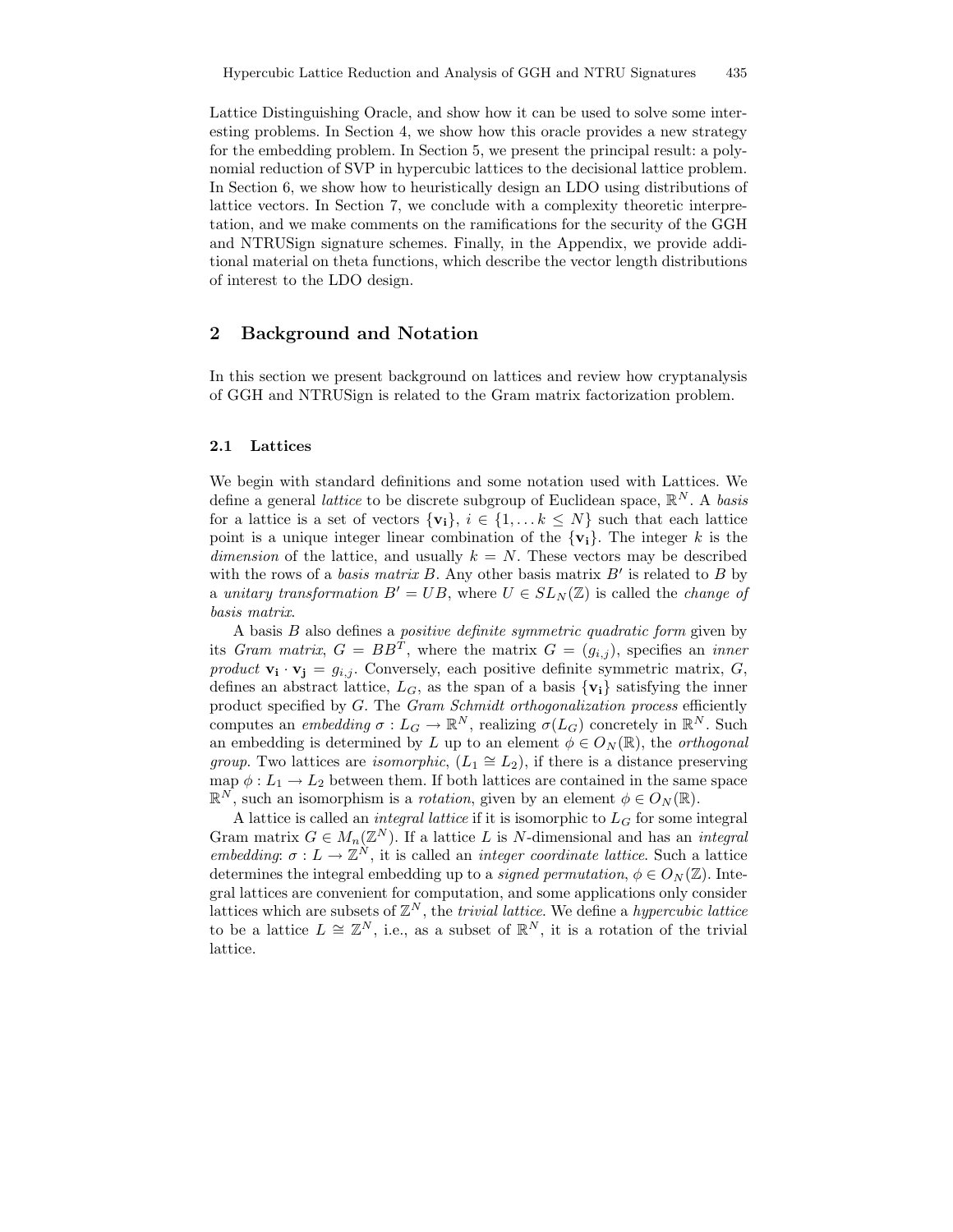#### 2.2 Lattice Problems

We now review some computational lattice problems of interest to cryptography.

Standard Reduction: The problem of Lattice Reduction is the problem of replacing one basis with a better one [20], whose vector are shorter and more orthogonal. A reduced basis helps to solve the shortest vector problem (SVP), which seeks a shortest vector in the lattice, and the *closest vector problem* (CVP), which seeks a lattice vector closest to a point  $p \in L \otimes \mathbb{Q}$  not in the lattice. The fundamental tools used to solve these and other integer lattice problems are the LLL reduction algorithm, and its variants [20].

Reducing Gram Matrices: Many implementations of lattice reduction require an integral basis  $B$  as input and output a transformation matrix  $U$ , and the more reduced basis  $B'$ , which is equal to  $UB$ . However, the reduction algorithms such as LLL do not require an integral embedding as input; they operate equally well on lattices  $L_G$ , defined a the Gram matrix  $G$ . These general reduction algorithms take as input a basis specified by an integral Gram matrix G, and produce a transformation matrix  $U$ , and the Gram matrix  $G'$  of the more reduced basis, so that  $G' = UGU^T$ . For example, the implementation NTL requires an integral basis, while Pari accepts any integral Gram matrix as input.

Integral Embeddings: There are other interesting computational problems for lattices  $L_G$  defined by Gram matrices  $G$ . The Lattice embedding problem seeks an embedding  $\sigma: L_G \to \mathbb{Z}^N$ . This is equivalent to finding an integral basis B such that  $G = BB^T$ , so this problem is also called the Gram matrix factorization problem. A decisional problem of central interest for this paper is the Lattice isomorphism problem: Given two lattices  $L_G$ , and  $L_{G'}$ , defined by Gram matrices G, and G', determine if  $L_G \cong L_{G'}$ . This is equivalent to determining whether or not there exists a transformation matrix  $U$  such that  $G' = UGU^{T}$ , so another appropriate name for this problem is the *Decisional* lattice conjugacy problem. Note that the lattice isomorphism problem is much easier when given integral bases: the lattices are isomorphic if and only if they have the same Hermite Normal Form (HNF).

**Hypercubic Lattice Case:** This paper focuses on hypercubic lattices,  $L_G$ , defined by a Gram matrix G. By definition, a hypercubic lattice is isomorphic to  $\mathbb{Z}^N$ , so it must have a Gram matrix of the form  $G = U U^T$ , where U is a unitary integer matrix. We review three formulations of this problem.

# Proposition 1. Hypercubic Lattice Equivalence

Let  $G = U U^T$  be the Gram matrix of an integral unitary basis matrix U, and let  $L_G$  be the associated hypercubic lattice. The following computational problems are equivalent:

**A.** Given G, find the shortest vectors in  $L_G$ .

**B.** Given  $G$ , recover  $U$ , up to sign and order of the coordinates.

**C.** Given G, construct an embedding  $L_G \to \mathbb{Z}^N$ .

We present the simple proof in Appendix A, and note that this equivalence applies only to these very specific lattices. In general, when considering compu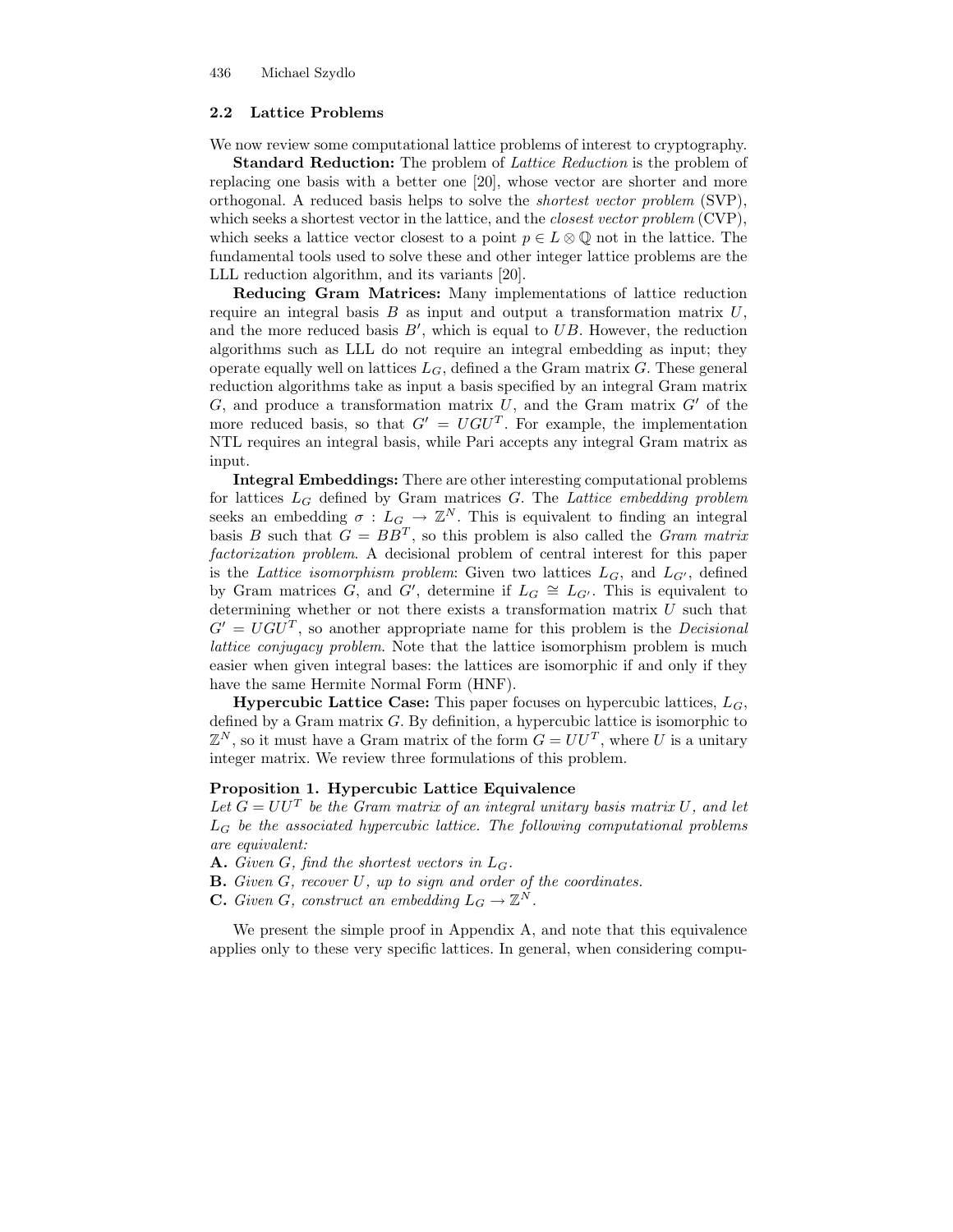tational problems we keep in mind that the difficulty depends on the instance distribution, and that special cases often turn out to be easier.

### 2.3 GGH and NTRUSign Transcript Application

Here we summarize the observation made in [10] that a transcript of NSS or NTRUSign essentially recovers a Gram matrix of a certain lattice. In some sense, the GGH and NTRU Signature schemes are adaptations of the analogous encryption schemes. However, it has been more difficult to link the security of the signature schemes to the underlying computational lattice problem.

We now review just enough details of the schemes to recall how the transcript averaging attack works. GGH and NTRUSign are based on the difficulty of a closest vector problem in a certain lattice. The main difference between GGH and NTRUSign is that lattices in NTRUSign are chosen from a more restrictive class ("bi-circulant") in order to achieve more efficient computation and storage. Each scheme employs a lattice with a public basis matrix  $B$ , and a private basis matrix M, related by  $B = UM$ , where  $det(U) = 1$ . The signing process involves mapping a hashed message to a vector  $\mathbf{m} \in \mathbb{Z}^N$ , randomly according to some distribution. The private basis  $M$  is used to compute a vector very close to  $m$ . This is essentially accomplished by rounding  $\mathbf{m}M^{-1}$  to an integer valued vector w, and setting  $s = wM$ . Since the private basis M is nearly orthogonal, s is close it **m**, and the verifier checks that the norm  $|\mathbf{m}-\mathbf{s}|$  is below some threshold. See [11] and [12] for further details of this process.

One by-product of the projection of random message representatives m is that, to a sufficient approximation, the coefficients of w are symmetrically distributed, and nearly independent. That is, for two different coordinates  $w_i$ , and  $w_j$ , the average dot product  $w_i \cdot w_j$  is zero. On the other hand, the average squared lengths  $w_i \cdot w_i$  are all equal to some positive constant (say K). Armed with such transcript, the analyst computes the  $N \times N$  matrix  $s^T s$ , for each signature s, (considered as a row vector), and averages them.

$$
Avg(\mathbf{s}^T\mathbf{s}) = Avg(M^T\mathbf{w}^T\mathbf{w}M) = M^TAvg(\mathbf{w}^T\mathbf{w})M.
$$
 (1)

To a sufficient approximation, the diagonal entries of  $w<sup>T</sup>w$  converge to K, and the others converge to 0, so the average of  $\mathbf{w}^T\mathbf{w}$  is about K times the identity matrix. The matrix average is  $KM^TM$ , a multiple of  $M^TM$ , which is the Gram matrix of the transpose of  $M$ . Thus the adversary obtains the *Gram Matrix of* the Private Transpose Basis. Combining this with the public basis  $B$ , we can compute

$$
G = B(M^T M)^{-1} B^T = U M M^{-1} M^{-T} M^T U^T = U U^T.
$$
 (2)

If we now let  $U$  play the role of a basis matrix, we see that the cryptanalyst has  $G$ , the Gram Matrix of the Transformation Basis U. Because U is the transformation matrix between public and private bases,  $(B = UM)$ , key recovery amounts to factoring  $G = U U^T$ , (up to sign and permutation of the coordinates). The cryptanalyst can also consider the equivalent problems of finding the shortest vectors in  $L_G$ , or finding an integral embedding  $\sigma: L \to \mathbb{Z}^N$ .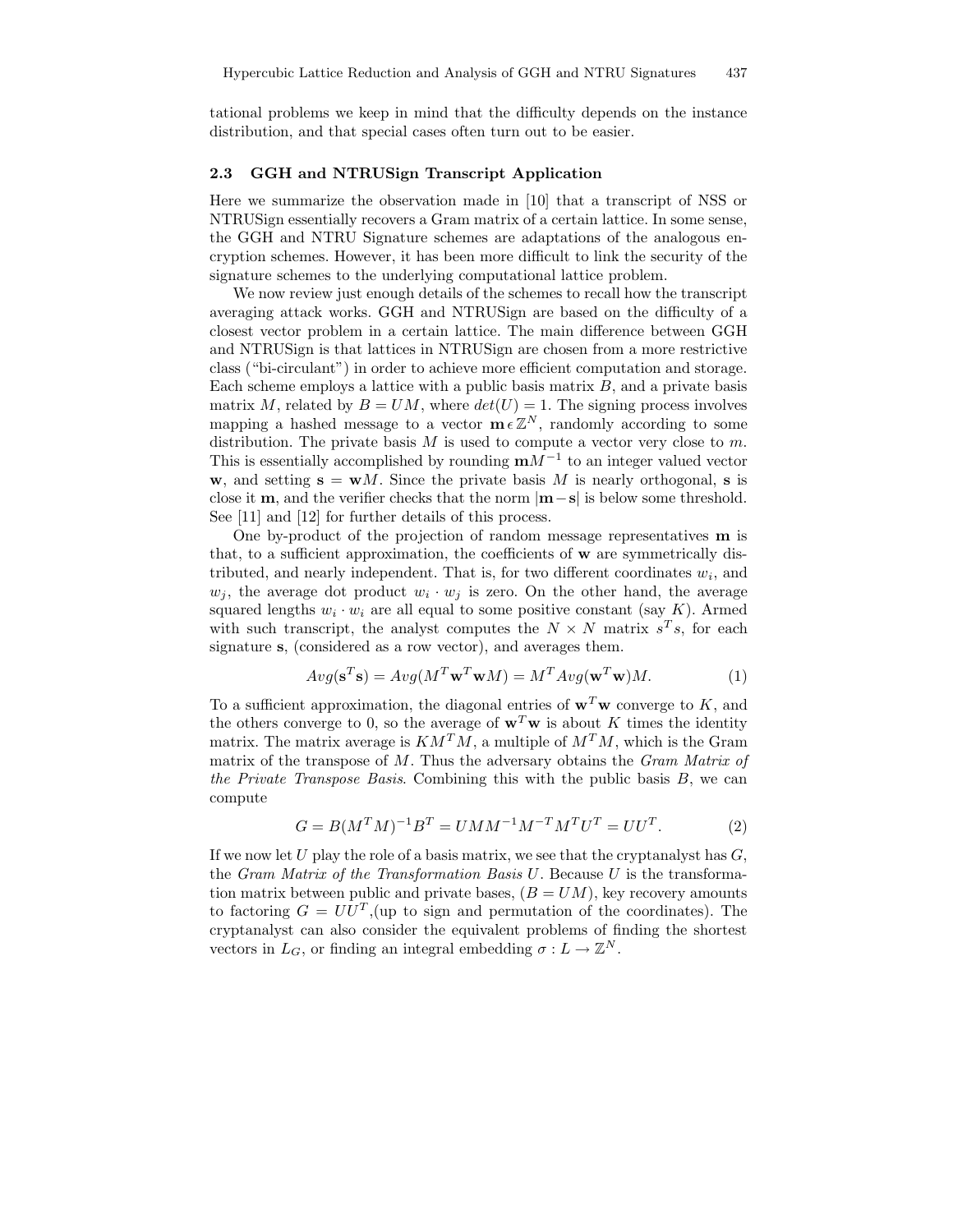# 3 LDO and Parity Testing

We have already introduced the important lattice isomorphism problem above, and in this section, we formally define an oracle to solve it. We will see that this oracle can be used to solve a number of interesting problems. Our oracle considers two lattices,  $L_G$ , and  $L_{G'}$ , defined by Gram matrices G, and G', and determines if they are isomorphic.

### Definition 1. A Lattice Distinguishing Oracle (LDO)

is an efficient algorithm which computes the following function: **Input:**  $G_1$ ,  $G_2$ .

**Output:** True if  $L_{G_1} \cong L_{G_1}$ , or False otherwise.

Notation. We first collect some notation to work with the Gram matrix  $G$ , and potential integral embeddings  $\sigma: L_G \to \mathbb{Z}^N$ . Recall that  $L_G$  is defined as the span of N abstract vectors, denoted  $\{v_i\}$ , whose dot products  $v_i \cdot v_j$ are defined by the entries of G. Note that  $\sigma$  is only determined by G up to a signed permutation of the coordinates<sup>2</sup>. For a particlar embedding, we denote the images  $\sigma(\mathbf{v_i})$  by  $\hat{\mathbf{v_i}}$ . Since we have no integral coordinates for the  ${\mathbf{v_i}}$ , we simply record linear combinations  $\mathbf{w} = \sum a_i \mathbf{v}_i$ ,  $(a_i \in \mathbb{Z})$  with the vector a having coefficients  $\{a_i\}$ . Let T be a matrix whose rows consist of such coefficient vectors. If the corresponding vectors are independent, T describes a lattice in terms of the  $\{v_i\}$ . Then the Gram matrix of this *auxiliary lattice* is  $G(T) = TGT^T$ .

**Information from G** Keeping in mind our interest in factoring  $G = U U^T$ , we expect to be able to learn some properties of the rows of  $U$  which are invariant under signed permutation. For example, we know  $\mathbf{v}_i \cdot \mathbf{v}_i$ , the squared lengths of of these vectors, from the diagonal of G. We are most interested in certain well defined "parity" measures of a vector  $\mathbf{w} = \sum a_i \mathbf{v_i}$ ,  $(a_i \in \mathbb{Z})$ , which we define as follows:

Parity Measures

| Let $\lambda_1(\mathbf{w})$ be the number of coordinates of $\hat{\mathbf{w}}$ congruent to 1 (mod 2).              |
|---------------------------------------------------------------------------------------------------------------------|
| Let $\lambda_2(\mathbf{w})$ be the number of coordinates of $\hat{\mathbf{w}}$ congruent to 2 (mod 4).              |
| Let $\lambda_k(\mathbf{w})$ be the number of coordinates of $\hat{\mathbf{w}}$ congruent to $2^{k-1}$ (mod $2^k$ ). |

Computing  $\lambda_1$  from the LDO We would like to know how many of the coordinates of  $\hat{\mathbf{v}_1}$  are odd. We remark that we immediately know this number (mod 4) from its squared length. To learn the actual number we consider the following auxiliary lattice: the span of the vectors  $\{v_1, 2v_2, \ldots, 2v_N\}$ . We have no coordinates for this lattice, but we know its Gram matrix  $G_{aux} = AGA^T$ , where A is the diagonal matrix with  $A_{1,1} = 1$ , and  $A_{i,i} = 2$  for  $i \geq 2$ . We also know that under any integral embedding  $\sigma$ , one basis of  $2L_G$  is twice the identity matrix, 2Id. It is also easy to see that that under any embedding  $\sigma$ , the basis defined by  $G_{aux}$  has a Hermite Normal Form with a very special form: the first row has only entries in {0, 1}, and all other nonzero entries are 2's on the diagonal. Up

<sup>&</sup>lt;sup>2</sup> So the  $\sigma$ 's may be also considered as coordinate permutations of the basis U.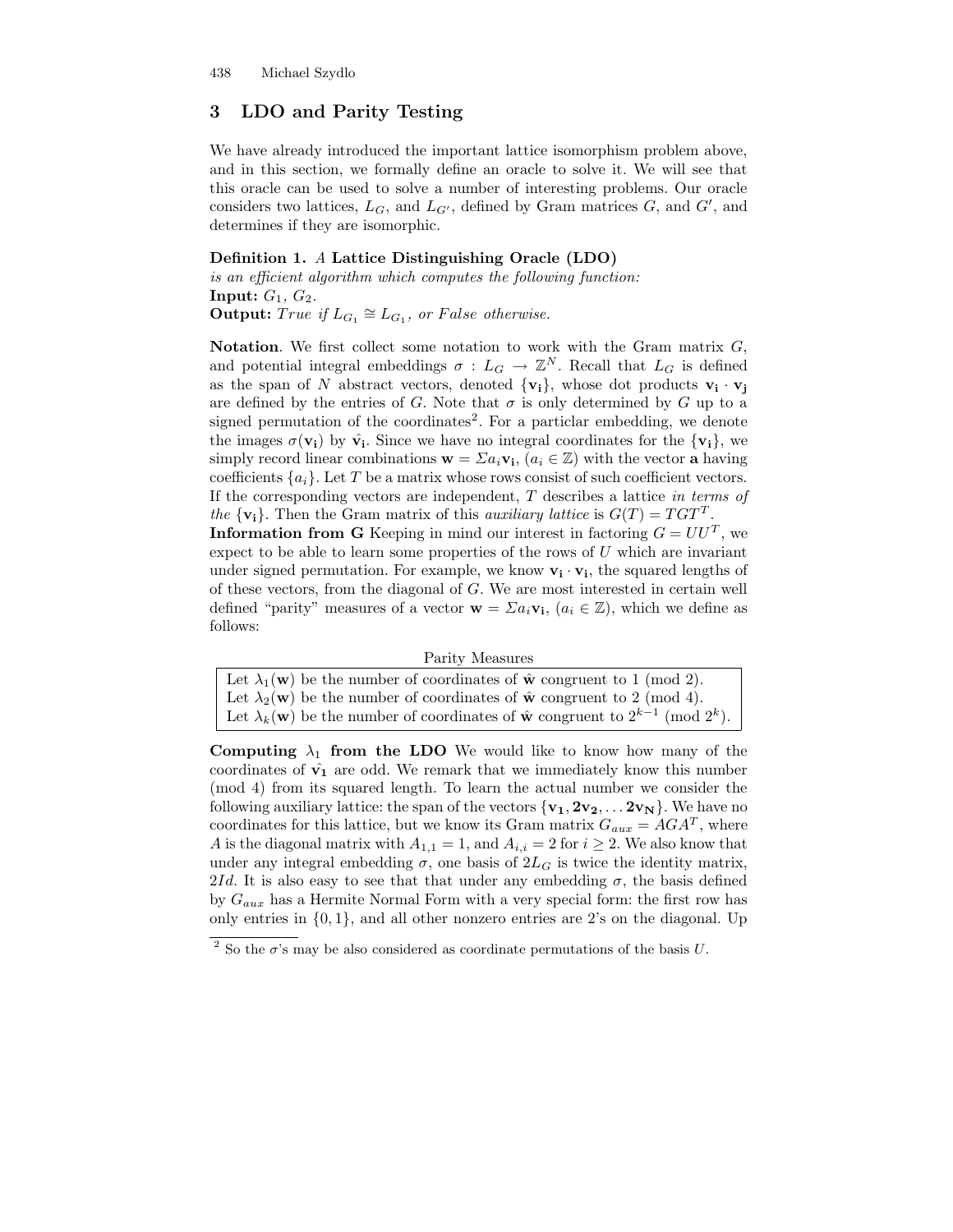to isomorphism, there are only N possibilities for the lattice defined by  $G_{aux}$ , depending on the number of 1's. Next we simply "artificially" create a Gram matrices for each such lattice, and denote them  $Test_i$  ( $1 \le i \le N$ ). With these auxiliary lattices, we can determine  $\lambda_1(v_1)$  with the following oracle algorithm:

Computing  $\lambda_1(G_{aux})$  with the LDO

| For $i=1$ to N                                       |  |
|------------------------------------------------------|--|
| If $LDO(G_{aux}, Test_i) = True$ , output <i>i</i> . |  |
| Loop                                                 |  |
| Otherwise, output ERROR                              |  |

Thus, we can obtain  $\lambda_1(\mathbf{v}_1)$  with N oracle calls. The same approach will compute  $\lambda_1(\mathbf{w})$  for any vector **w** which is a linear combination of the  $\{v_i\}$ . We remark that by using the knowledge of the squared length (mod 4) the algorithm may be sped up by a factor of 4.

**Secondary Tests:** The computation of the other  $\lambda_k$  quantities can be similarly performed. There is one new detail which appears: In order to limit the number of isomorphism classes to N, we compute  $\lambda_2(\mathbf{w})$  only for vectors w for which  $\hat{\mathbf{w}}$  has only a single coordinate congruent to 1 (mod 4). This way, there are still only  $N$  test lattices needed. and the Gram matrices  $Test_i$  are created from the N possible Hermite normal forms of the lattices spanned by the (linearly dependent)  $\{w, 4v_1, 4v_2, \ldots 4v_N\}$ . As above, the Gram matrix  $G_{aux}$  is computed by conjugating  $G$  with the appropriate transformation matrix. Such a transformation matrix is easy to find, but it does involves removing a linear dependency.

In this manner, successive quantities  $\lambda_k(\mathbf{w})$  can also be evaluated for  $k >$ 2. In these cases attention is limited to vectors  $\bf{w}$  for which  $\hat{\bf{w}}$  has one odd coordinate, and the rest congruent to  $2^{k-1}$  (mod  $2^k$ ). Then, as above there will be N candidate lattices to compare with the lattice spanned by  $G_{aux}$ .

### 4 The Embedding Strategy

In this section we describe a strategy to embed the vectors  $\mathbf{v}_i$  into  $\mathbb{Z}^N$  by using the parity testing that the LDO provides us with. Henceforth, we allow ourselves to compute  $\lambda_k(\mathbf{w})$  for certain vectors **w** which are linear combinations of the **v**<sub>i</sub>. To give the reader an intuitive feel for the process, we begin very explicitly, constructing consistent embeddings of  $v_1$ ,  $v_2$ , and  $v_3$ . We also illustrate these early steps with a numerical example.

We begin the construction of an embedding  $\sigma: L_G \to \mathbb{Z}^N$  with  $\mathbf{v}_1$ , using knowledge of  $\lambda_1(\mathbf{v}_1)$ . We can write down  $\hat{\mathbf{v}_1}$  (mod 2) for some  $\sigma$  by simply letting  $\hat{\mathbf{v}_1}$  (mod 2) be the vector whose first  $\lambda_1(\mathbf{v}_1)$  coordinates are 1, and the rest zero. These values must be correct for some integral embedding  $\sigma$ , but not for every such embedding. By choosing the first coordinates of  $\hat{v_1}$  to be equal to 1 (mod 2), we have effectively partially chosen  $\sigma$ . We illustrate this with a toy example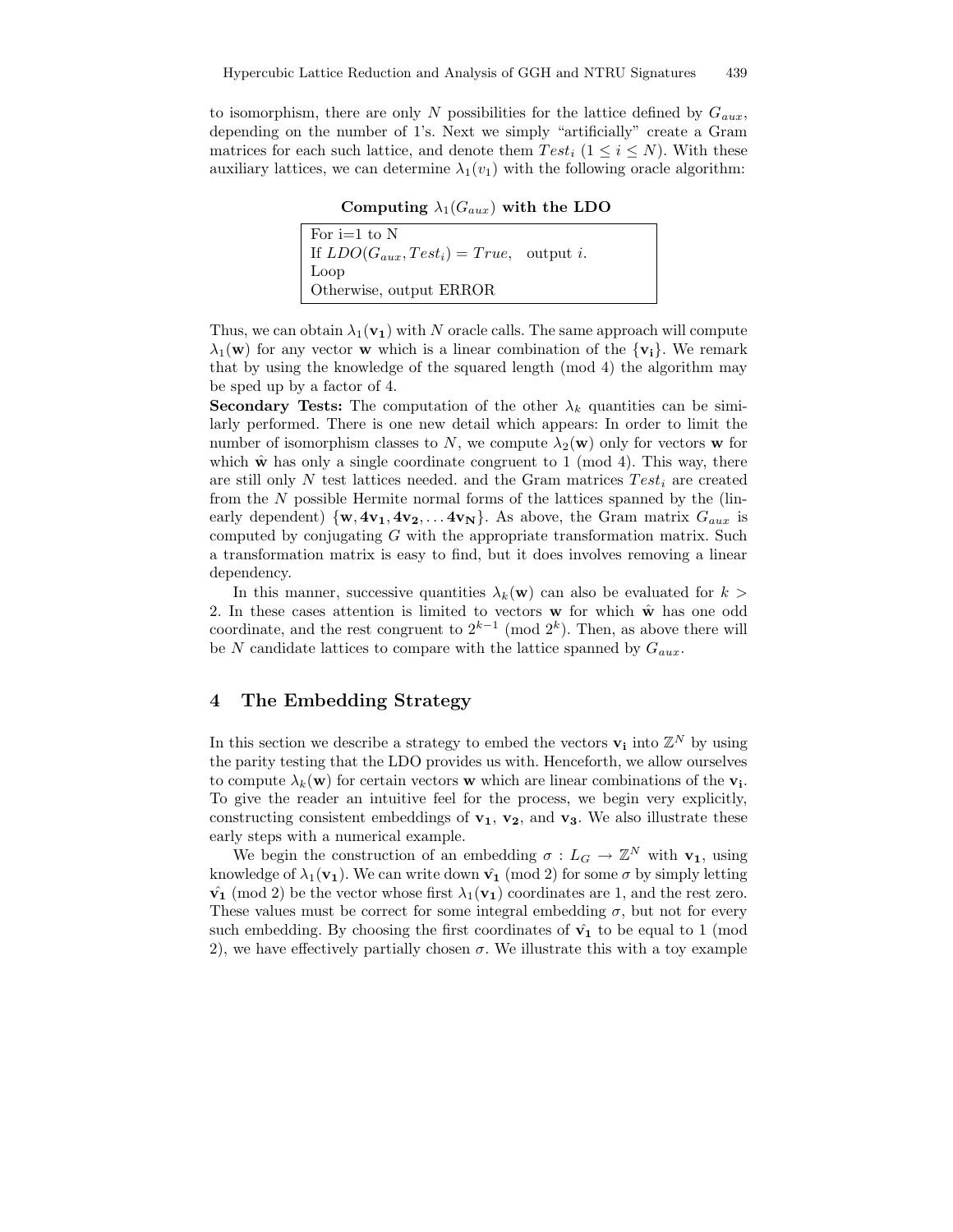where we take  $N = 10$ , and assume  $\lambda_1(\mathbf{v}_1) = 6$ . We then write

$$
\hat{\mathbf{v}_1} = (1, 1, 1, 1, 1, 1, 0, 0, 0, 0) \pmod{2}.
$$

Next we would like to continue, and choose  $\hat{v}_2$  (mod 2), based on  $\lambda_1(\mathbf{v}_2)$ . However, we want to do this *consistently* with our choice of  $\hat{v_1}$  (mod 2). In other words, there should exist a single  $\sigma$  which maps  $v_1$  to  $\hat{v_1}$ , and also  $v_2$  to  $\hat{\mathbf{v}_2}$ . The missing information we need to do this is the number of coordinates for which both  $\hat{v_1}$  and  $\hat{v_2}$  are odd. We can obtain this additional information from  $\lambda_1(\mathbf{v_1} + \mathbf{v_2})$ , which is clearly  $\lambda_1(\mathbf{v_1}) + \lambda_1(\mathbf{v_2})$  minus twice the number of overlapping odd coordinates.

We continue our example, supposing additionally that  $\lambda_1(\mathbf{v}_2) = 5$ , and  $\lambda_1(\mathbf{v_1} + \mathbf{v_2}) = 3$ . We calculate twice the number of overlapping odd coordinates to be  $5 + 6 - 3 = 8$ , so there are four. We can then consistently write

$$
\hat{\mathbf{v}_2} = (1, 1, 1, 1, 0, 0, 1, 0, 0, 0) \pmod{2}.
$$

Continuing with  $\mathbf{v}_3$ , we see again that  $\lambda_1(\mathbf{v}_3)$  is not enough information to write a consistent  $\hat{\mathbf{v}}_3$ . We view the previous choices as effectively dividing the N coordinates into four "regions", namely the four possibilities for  $(\hat{\mathbf{v}_1}, \hat{\mathbf{v}_2})$ , which are  $(1, 1), (1, 0), (0, 1),$  and  $(0, 0)$ . We want the number of odd coordinates of  $\hat{\mathbf{v}}_3$ in each region, so we define four variables  $X_1, X_2, X_3$ , and  $X_4$  to represent these quantities. Since  $\lambda_1(\mathbf{v}_3)$  determines the total number of 1's, it provides one constraint, namely  $X_1+X_2+X_3+X_4$ . The quantities  $\lambda_1(\mathbf{v}_3+\mathbf{v}_1), \lambda_1(\mathbf{v}_3+\mathbf{v}_2)$ , and  $\lambda_1(\mathbf{v_3} + \mathbf{v_2} + \mathbf{v_1})$  provide three more constraints. These equations are linearly independent, so the solutions may be found with Gaussian elimination.

Continuing our example, suppose  $\lambda_1(\mathbf{v}_3) = 6$ ,  $\lambda_1(\mathbf{v}_3 + \mathbf{v}_1) = 6$ ,  $\lambda_1(\mathbf{v}_3 + \mathbf{v}_2) =$ 7, and  $\lambda_1$ (**v**<sub>3</sub> + **v**<sub>2</sub> + **v**<sub>1</sub>) = 7. One can check that  $X_1 = 2$ ,  $X_2 = 1$ ,  $X_3 = 0$ , and  $X_4 = 3$  are the solutions for this example. Thus we can write

$$
\hat{\mathbf{v}_3} = (1, 1, 0, 0, 1, 0, 0, 1, 1, 1) \pmod{2}.
$$

The number of region variables may expand up to a maximum  $N$ , (one for each coordinate position) when dealing with the subsequent vectors  $\mathbf{v_i}$ ,  $(i > 3)$ . Of course, the number of independent constraints collected must equal the number of variables in order to solve the system. As before, these constraints come from  $\lambda_1(\mathbf{v_i})$ , and enough other values of  $\lambda_1(\mathbf{v_i} + \mathbf{v'})$  where  $\mathbf{v'}$  ranges over nonempty sums of the  $\mathbf{v}_j$ ,  $(j < i)$ . Note that one selects appropriate vectors  $\mathbf{v}'$ which guarantee linear independence before calling the oracle.

The above procedure and example are representative of our strategy to embed the vectors  $\mathbf{v}_i$ . We essentially use the LDO to obtain selected  $\lambda_k$  values which allow us to write down approximate values of  $\{\hat{\mathbf{v}}_i\}$  which are consistent with an embedding  $\sigma$ . The procedure explained in this section is a major component of the full embedding algorithm, which we define in the next section. In fact we have provided an oracle algorithm which given G, produces a set of vectors  $\{\hat{\mathbf{v_i}}\}$ (mod 2), which are the images  $\sigma(\mathbf{v_i})$ , for some embedding  $\sigma$ .

Let us keep in mind the maximum number or oracle calls this step has required. For each of the N vectors  $\mathbf{v_i}$ , up to N values  $\lambda_1$  were required, and each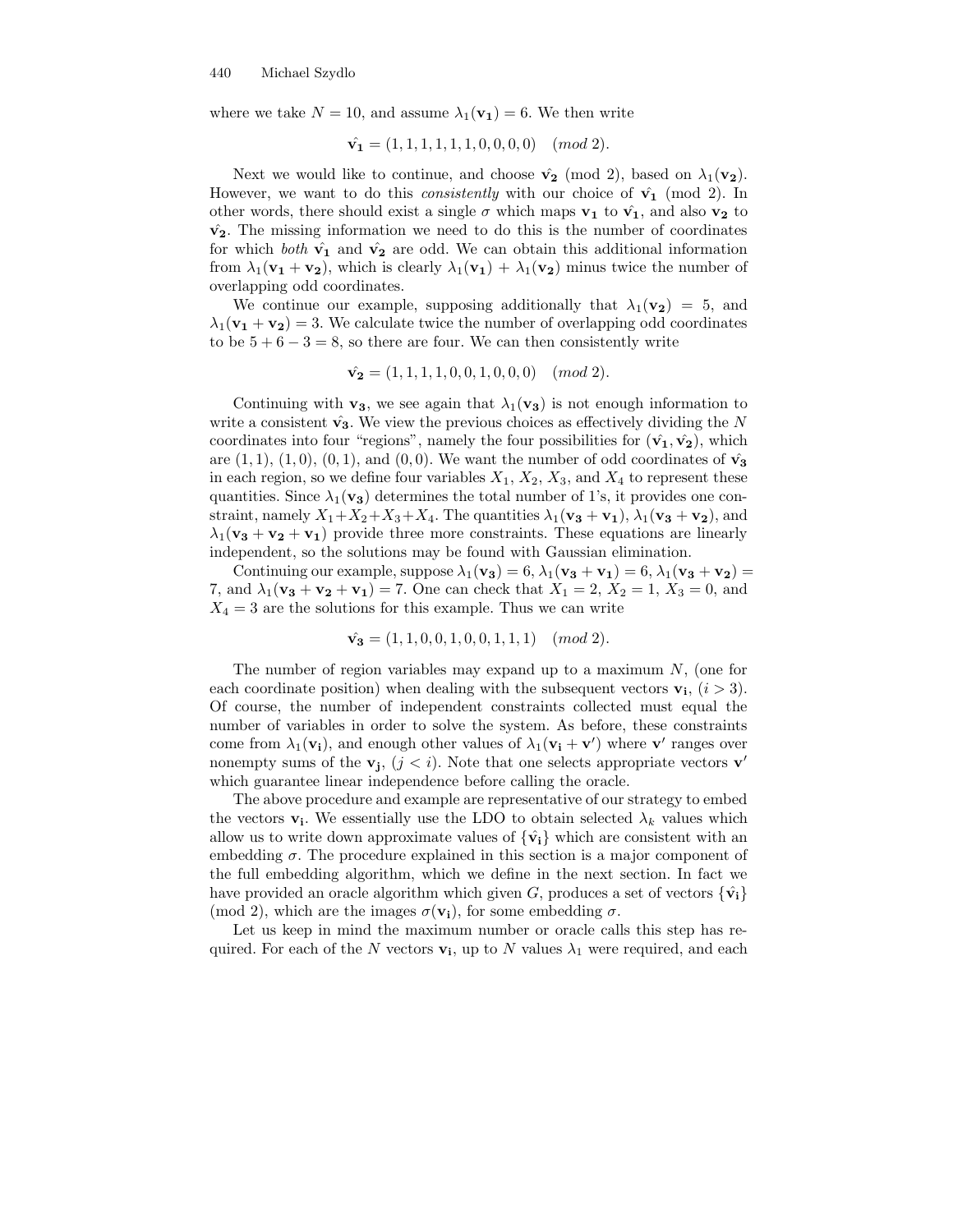of these required up to N LDO calls. In total, this step has cost at most than  $N^3$  LDO calls.

# 5 Hypercubic Embedding Algorithm

In this section we describe further techniques which, when combined with the step described in the previous section, yield a complete embedding  $\sigma: L_G \to \mathbb{Z}^N$ . This will complete our main result, that the equivalent problems of Hypercubic lattice reduction, Gram matrix factorization problem, and Embedding problem are polynomial time reducible to the lattice distinguishing problem. Choosing one formulation, we prove

**Theorem 1.** Let U be an N-dimensional unitary matrix, and let k be the maximum bit-length of the entries, and let  $G = U U^T$ . Then, given G, U may be recovered, up to sign and order of the coordinates, by making at most than  $kN<sup>3</sup>$ calls to a Lattice Distinguishing Oracle.

**Notation.** We continue to use G, U,  $\mathbf{v_i}$ ,  $\hat{\mathbf{v_i}}$ , and  $\lambda_k$  as defined above, and as before,  $\sigma: L_G \to \mathbb{Z}^N$ , will always be an integral embedding. Additionally, for each positive integer  $k$ , let  $T^{(k)}$  be an integer  $N \times N$  matrix, with elements denoted  $\{t_{i,j}^{(k)}\}$ . Let  $\mathbf{w_i}^{(k)} = \sum t_{i,j}^{(k)} \mathbf{v_i}$ , and when an embedding  $\sigma$  is implied, we let  $\hat{\mathbf{w}}_i^{(k)} = \sigma(\mathbf{w}_i^{(k)})$ . Finally, let  $k_0$  be the maximum bit length of the entries in U. With this notation in place we can outline the major steps of our algorithm.

Algorithm 2 Embedding Algorithm

1. Find  $\{\hat{\mathbf{v_i}}\} \in \mathbb{Z}^N \mid \exists \sigma \text{ with } \hat{\mathbf{v_i}} = \sigma(\mathbf{v_i}) \pmod{2}.$ 2. Find  $T^{(1)}$  defining  $\mathbf{w_i}^{(1)} \mid \exists \sigma \text{ with } \hat{\mathbf{w_i}}^{(1)} = \mathbf{e_i} \pmod{2}.$ 3. Find  $T^{(2)}$  defining  $\mathbf{w_i}^{(2)} \mid \exists \sigma \text{ with } \hat{\mathbf{w_i}}^{(2)} = \mathbf{e_i} \pmod{4}$ . 4. For each  $3 \leq k \leq k_0$  Do, find  $T^{(k)}$  defining  $\mathbf{w_i}^{(k)} \mid \exists \sigma \text{ with } \hat{\mathbf{w_i}}^{(k)} = \mathbf{e_i} \pmod{2^k}$ . 5. For each pair of indices i, j, compute the dot products  $d_{i,j} =$  $\mathbf{v_j}\cdot\mathbf{w_i}^{(k_0)}$ . 6. Output,  $\{\hat{\mathbf{v_i}}\}$  where the j'th coordinate of  $\hat{\mathbf{v_i}}$  is  $d_{i,j}$ , reduced to the smallest representative (mod  $2^k$ ).

**Step 1.** This step has been discussed in detail in Section 4, where the values  $\lambda_1$ were used to find vectors  $\{\hat{\mathbf{v}}_i\}$ . We remark that this step is the most interesting, due to the linear algebra not required in subsequent steps. We also note that among the finite number of possible embeddings,  $\sigma$ , the choices made in this step have fixed the order of the coordinates. Only the sign ambiguity remains.

**Step 2.** Consider the matrix V defined by the rows of  $\{\hat{\mathbf{v}}_i\}$ . As V's is congruent to  $\sigma(\mathbf{v_i})$  (mod 2), and the latter has determinant one, V is invertible when considered over the field of two elements. We let  $T^{(1)}$  be the integer matrix with entries 0 and 1, which represents this inverse. Now  $T^{(1)}$  defines the vectors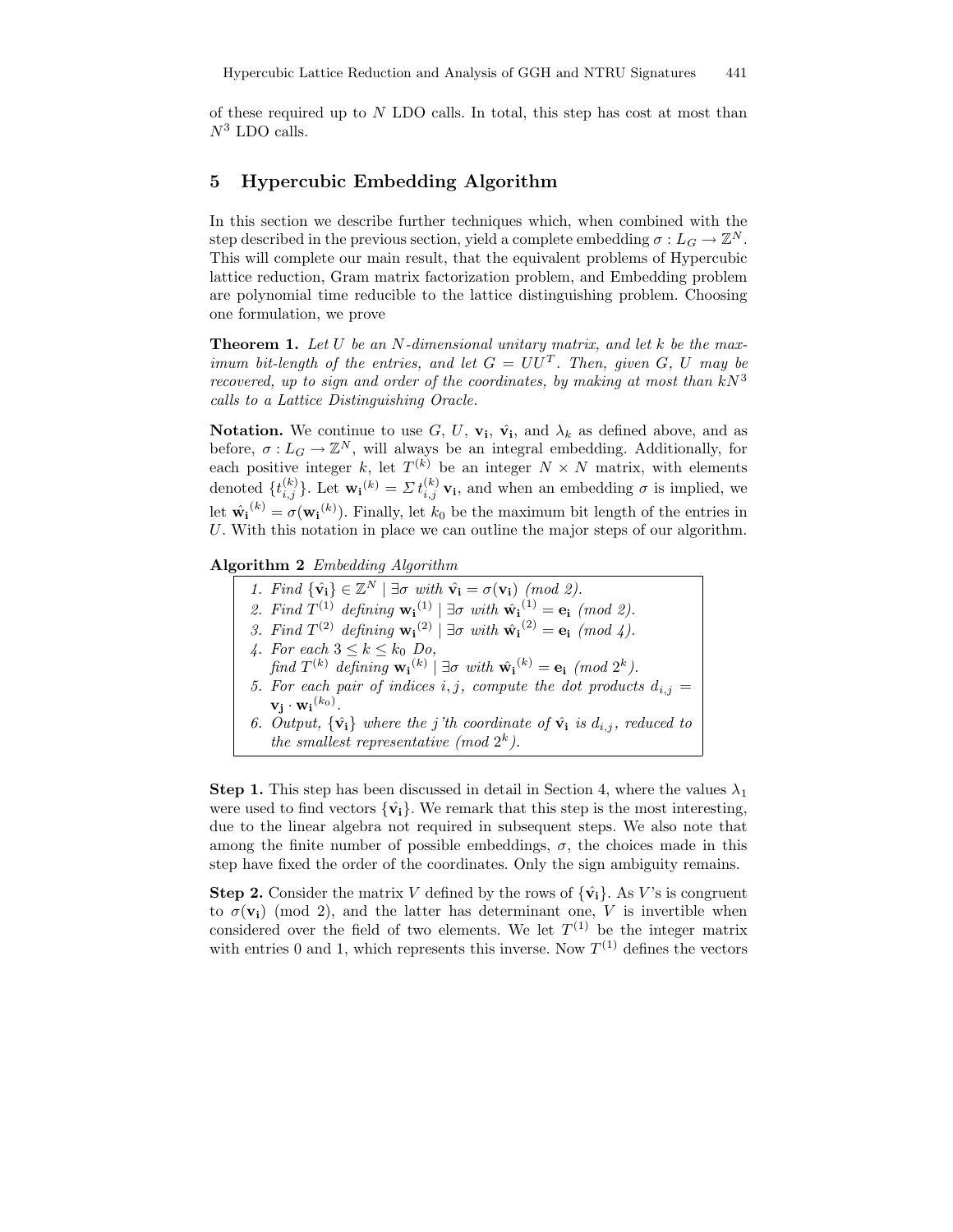$\mathbf{w_i}^{(1)} = \sum t_{i,j}^{(1)} \mathbf{v_i}$ . Thus the images of the  $\mathbf{w_i}^{(1)}$  under  $\sigma$  are the rows of the matrix  $T^{(1)}V$ , which is the identity, (mod 2). So we conclude that  $\hat{\mathbf{w_i}}^{(1)} = \mathbf{e_i} \pmod{2}$ . These vectors  $\mathbf{w_i}^{(1)}$  will be used in subsequent steps.

**Step 3.** In this step we will improve the vectors  $w_i^{(1)}$ , producing vectors  $w_i^{(2)}$ , so that  $\hat{\mathbf{w_i}}^{(2)} = \mathbf{e_i} \pmod{4}$ . For a fixed  $\sigma$  satisfying the conditions of Step 1, and our choice of  $\{w_i^{(1)}\}$ , the *i*'th coordinate of  $\sigma(w_i^{(1)})$  is odd, thus  $\pm 1 \pmod{4}$ . However, as of step 1,  $\sigma$  had been only been determined up to sign. Among the  $2^N$  choices, there is always one for which the *i*'th coordinate of  $\sigma(\mathbf{w_i}^{(2)})$  is 1. We retain this choice of  $\sigma$  throughout the remainder of this algorithm. Therefore, our choices have also fixed  $\hat{\mathbf{v}}_i = \sigma(\mathbf{v}_i)$ .

For each index *i*, we initially set  $\mathbf{w_i}^{(2)} = \mathbf{w_i}^{(1)}$  and proceed to modify it. Recalling Section 3, we learned that the LDO may be used to compute  $\lambda_2(\mathbf{w_i}^{(2)}),$ since  $\hat{\mathbf{w}}_i^{(2)}$  meets the stated criteria: One coordinate is equal to 1 (mod 4), and the rest are equal to 2 or 0 (mod 4). The value  $\lambda_2(\mathbf{w_i}^{(2)})$  lets us measure the number of two's in  $\hat{\mathbf{w}}_i^{(2)}$ . Now, for each index  $j \neq i$ , we tentatively add  $2\mathbf{w}_j^{(1)}$ to it. Notice that  $2\hat{w}_j^{(1)} = 2 \pmod{4}$  only in one spot, at the j'th coordinate, so the operation of adding  $2w_j^{(1)}$  always modifies  $\lambda_2(w_i^{(2)})$  by 1. If it decreases we keep it, otherwise not, and so after all  $j \neq i$  are considered,  $\lambda_2(\mathbf{w_i}^{(2)})$  is reduced to zero. These vector additions are recorded in terms of integral combinations of the  $\mathbf{v}_i$ , so eventually we obtain the matrix  $T^{(2)}$  defining the final  $\mathbf{w}_i^{(2)}$ . Now that  $\hat{\mathbf{w}_i}^{(2)} = \mathbf{e}_i \pmod{4}$ , and we proceed to the next step. Notice that Step 3 also completes with at most than  $N^3$  LDO calls.

**Step 4.** This step consists of a procedure which is repeated for each  $k \geq 3$  up to the bound  $k_0$ . As with Step 3, the goal is to further improve each of the  $w_i$ . Unlike Step 3, however,  $\sigma$  has already been fixed, so when we begin by setting  $\mathbf{w_i}^{(k)} = \mathbf{w_i}^{(k-1)}$ , the the *i*'th coordinate of  $\sigma(\mathbf{w_i}^{(k)})$  can not be automatically assumed to be congruent to 1 (mod  $2^k$ ). Instead, it might be  $1+2^{k-1}$  (mod  $2^k$ ), and this can be easily tested, since then the squared length of  $w_i^{(k)}$  will not be 1 (mod  $2^{k+1}$ ). If this happens, the first step is to multiply  $\mathbf{w_i}^{(k)}$  by the scalar  $2^{k-1}+1$ .

Once in this form, we can evaluate  $\lambda_3(\mathbf{w_i})$ . We take the same strategy as above, and add certain vectors  $2^{k-1}w_j^{(1)}$  to it, until  $\lambda_3(w_i^{(k)})$  is reduced to zero, at which point we have our  $T^{(k)}$  defining the final  $\mathbf{w_i}^{(k)}$ .

**Step 5.** In this step we compute the dot products  $d_{i,j} = \mathbf{v}_j \cdot \mathbf{w}_i^{(k_0)}$ . To do this, we write each  $\mathbf{w_i}^{(k_0)}$  as a linear combination of the  $\{\mathbf{v_j}\}\)$  according to the rows of  $T^{(k)}$ , and use the fact that we know each  $\mathbf{v}_i \cdot \mathbf{v}_j$  from the Gram matrix G. More simply put, we perform a matrix multiplication  $T^{(k)}G$ .

**Step 6.** We now use the fact that  $\sigma$  is an embedding, to reason that  $\mathbf{v}_j \cdot \mathbf{w}_i^{(k_0)}$ , which we know, also equals  $\hat{\mathbf{v}}_j \cdot \hat{\mathbf{w}}_i^{(k_0)}$ , which equals the *i*'th coordinate of  $\hat{\mathbf{v}}_j$ (mod  $2^{k_0}$ ), since  $\hat{\mathbf{w}}_i^{(k_0)} = \mathbf{e}_i \pmod{2^{k_0}}$ . But by the assumption on the signed bit length of U, we actually know  $\hat{\mathbf{v}}_i$  over  $\mathbb{Z}$ . We have completed the computation of  $\sigma: L_G \to \mathbb{Z}^N$ , and the algorithm terminates after outputting the exact values  $\hat{\mathbf{v_j}}$ .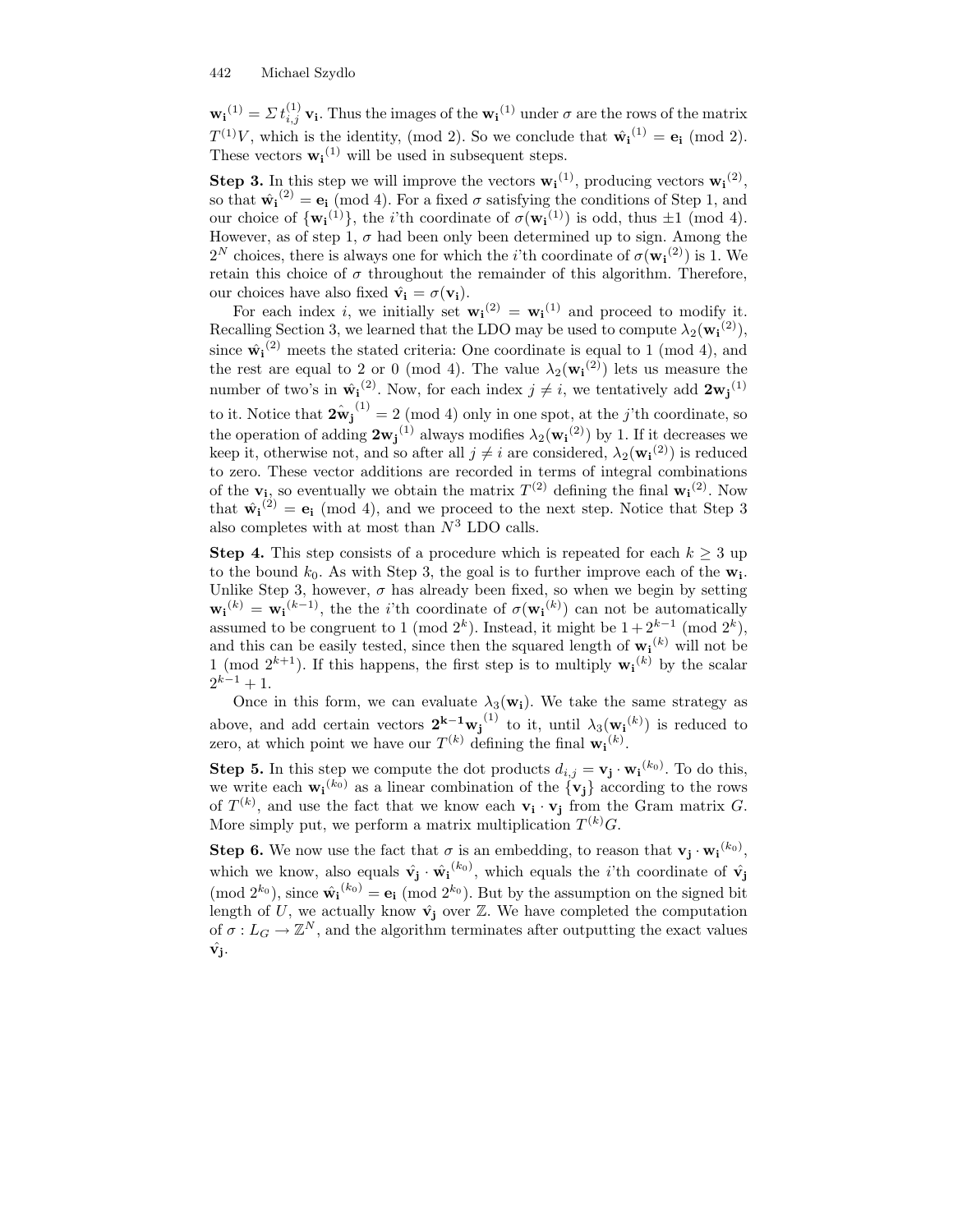This completes the algorithm and the proof of Theorem 1. All told, at most  $kN<sup>3</sup>$  calls to the lattice distinguishing oracle have been made. The hypercubic lattice reduction problem is polynomial time reducible to the lattice distinguishing problem.

# 6 Heuristic LDO Implementation

While the focus of this paper is the reduction proof, Theorem 1, it is natural to ask if such a lattice distinguishing oracle is feasible to implement. In this section, we discuss a heuristic approach to solving this decision problem for the specific lattices required in our reduction. We remark immediately, that even if the LDO is practical, the potentially very large number,  $(kN<sup>3</sup>)$ , of oracle calls might still leave the hypercubic lattice reduction a difficult problem. This should not be too disappointing, given the exponential nature of the general algorithms to compute exact shortest lattice vectors. On the other hand, if only Steps 1 and 2 of the algorithm 2 are completed, the difficulty of the original shortest vector problem can be made significantly easier.

So how hard is it to implement an LDO? Our heuristic algorithm to realize this oracle will not treat the general problem, but instead will focus on the cases required for our algorithm. In fact, our oracle will only need to distinguish between N lattices at a time. Recalling the discussion in section 3, we used the LDO to compare an unknown lattice defined by the Gram matrix  $G_{aux}$ , with N potential lattices,  $Test_i$ ,  $(1 \leq i \leq N)$ . This auxiliary lattice defined by  $G_{aux}$ depends on some input vector defined in terms of the  $\{v_i\}$ . On the other hand, the N matrices  ${Test<sub>i</sub>}$  were specifically constructed from a known integer basis. By construction the lattice of  $G_{aux}$ , must be the lattice of one  $Test_i$ . Because we know the structure of the candidates,  $Test_i$ , we directly see in what ways they differ.

#### 6.1 Modular Tests

Our approach relies on the fact that the  $N$  candidate lattices enjoy a different distribution of vectors. For the simplest possible example, it is clear that among the N possibilities, only  $Test_1$  has a vector of length 1. However, it is not easy to check whether the lattice of  $G_{aux}$  has such a vector. Finding it, at least, requires the solution of the SVP itself! Fortunately, other distinguishing features of these distributions can be perceived with larger vectors. The most prominent example of this considers the lengths of the vector (mod 4). For example, let z be any vector in the lattice of  $G_{aux}$  which is not in  $2L_G$ . If the length of **z** squared is 1 (mod 4), then the lattice must be isomorphic with that of  $Test_i$  for some  $i = 1$ (mod 4). The same type of conclusion may be reached if the length squared is 0, 2 or 3 (mod 4). This discussion shows how the isomorphism question may be easy in certain cases, but in general, these tricks will not be sufficient.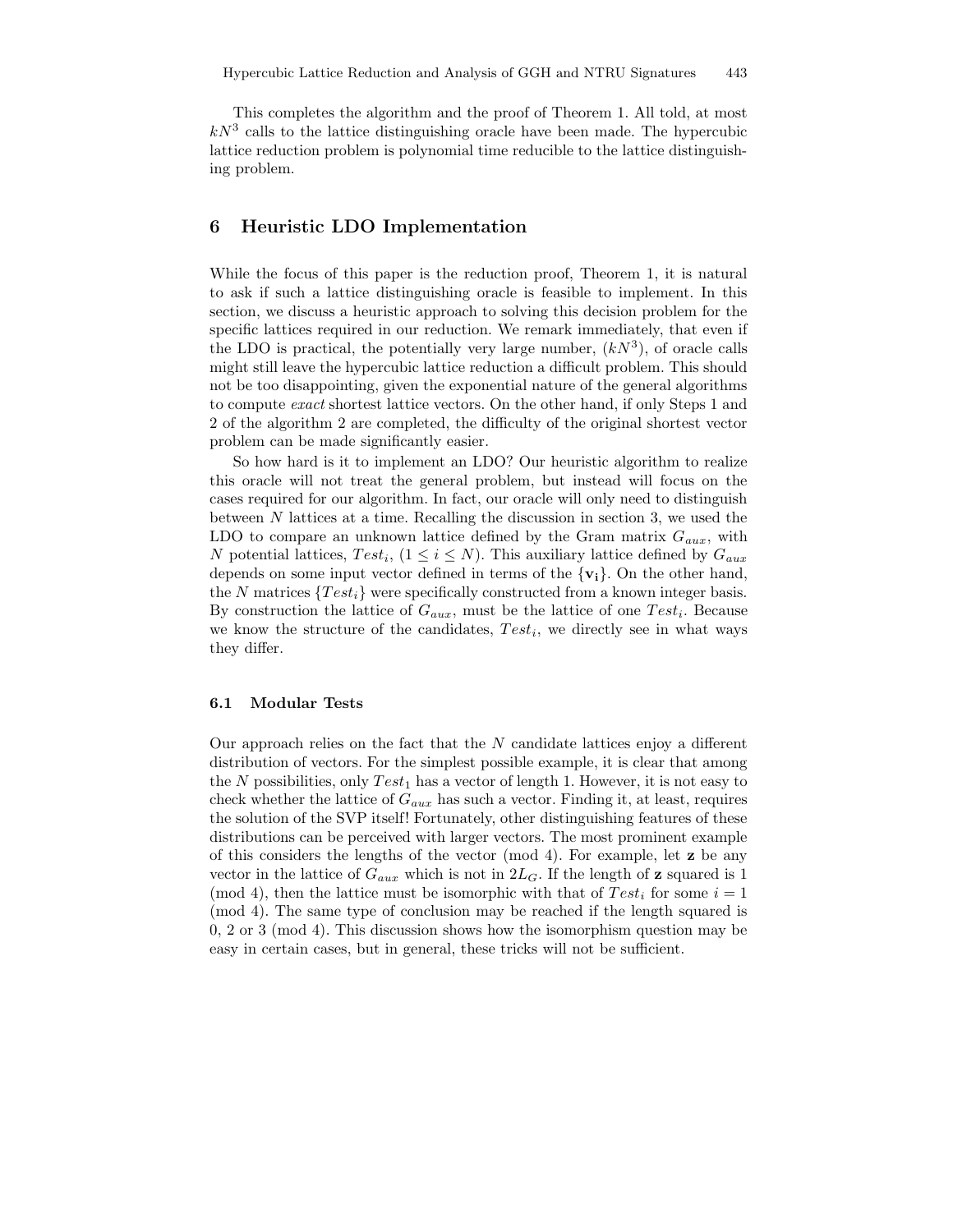### 6.2 Statistical Tests

We now explain how to exploit the difference of the distributions in general. By fixing some bound  $B$ , we consider only vectors of length squared less than this bound. For now, let us assume that it is possible to collect a large sample of vectors from the lattice defined by  $G_{aux}$  drawn nearly uniformly among all vectors in this lattice of squared length less than  $B$ . For each of the  $N$  possible test lattices, we also compute a similar distribution. We then compare the frequency distribution of the lengths from our sample drawn from the lattice defined by  $G_{aux}$  to the distributions corresponding to one of the  $Test_i$  lattices. If the frequency distribution between two lattices matches closely enough, the lattices will be declared isomorphic.

### 6.3 Collecting vectors

The remaining question is how the sample distribution is collected. We want to use LLL or another lattice reduction algorithm to obtain a medium length vector. In practice, this is feasible for certain vector length bounds. We set our bound B, and reduce the lattice until a vector shorter than B is found.

This sample distribution of such vector lengths must be created as uniformly as possible. To encourage this, the basis is randomized before each lattice reduction begins. It is possible that other measures may also be needed. We conjecture that this procedure will produce a sample of sufficient accuracy to decide if two lattices are isomorphic.

#### 6.4 Calculating Exact Distributions

In Appendix B we show how we can compute the exact distribution of vector lengths for the test lattices  $Test_i$ . This slightly simplifies the oracle construction, and additionally gives us some information about when a (uniformly distributed) sample size consisting of certain size vectors is likely to be sufficient for the oracle's decision.

#### 6.5 Experiments

We performed experiments using the techniques in Appendix B to compute theta functions, which quantify the extent to which the distributions differ.

We tested lattices of dimension 100 and 500 for lattices defined by  $Test_i$  for varying i values. We found that when  $B$  was reduced below about  $3/10N$  times the squared length of the shortest vector, the differences in these distributions became perceptively different, so that a sample size of several thousand vectors would suffice to distinguish lattices of the form  $Test_i$  from one another.

Our experiments suggested that a practical bound for the length of the sambut experiments suggested that a practical bound of the length of the same ple vectors is some  $O(\sqrt{N})$  multiple of the length of the shortest vector. This bound is merely conjectural, but is intriguing due to the relationship with the complexity results described in the introduction.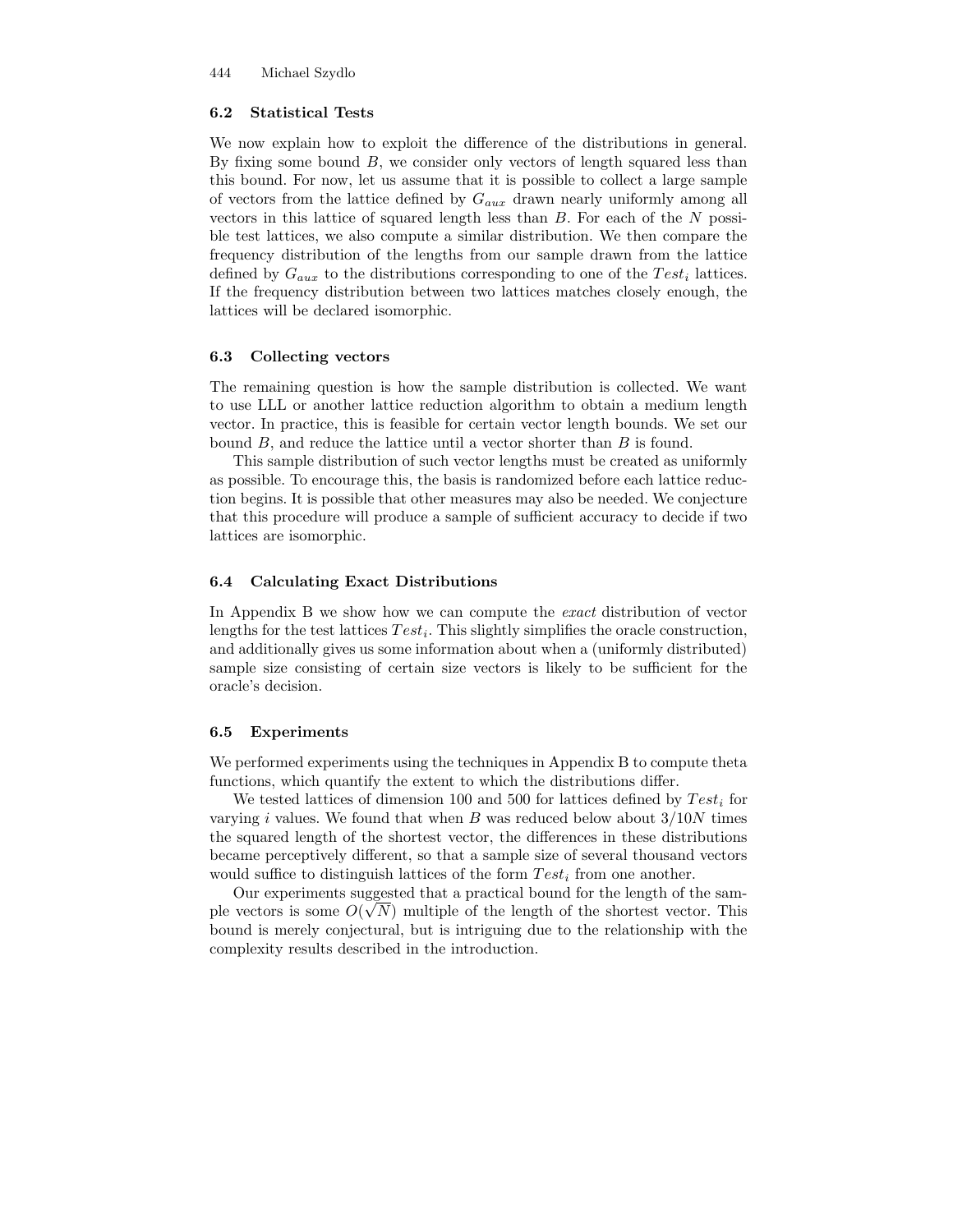## 7 Conclusions

Our reduction of the hypercubic SVP to certain Lattice Distinguishing Problems is an interesting connection between a computational and a decisional problem. A large sequence of correct solutions to the decisional problem combines to solve the computational problem.

### 7.1 Security Ramifications

This work on reduction of hypercubic lattices shows that the transcript attacks reviewed above are indeed relevant to the security of the schemes. The combination of transcript averaging, and this algorithm, and the potential of a feasible Distinguishing Oracle, suggest a weakness in signature schemes which leak this specific kind of information. Currently, the practical security threat to the schemes is not clear - given the large number of Oracle calls and (albeit easier) lattice problems behind the LDO. Given the new approaches to the Gram matrix problem, it seems prudent to always use the perturbation methods with these schemes. This additional perturbation step may unfortunately reduce efficiency.

### 7.2 Complexity Ramifications

We hope that the special techniques for SVP hypercubic lattices may have analogues for general lattices. LDO may be realized given a collection of vectors of size about  $\sqrt{N}$  times the shortest vector - the same threshold that the work of Goldwasser suggests may be feasible. Combining these ideas, there is reasonable evidence to believe that SVP in hypercubic lattices is strictly easier than SVP in general lattices. Finally, the Lattice Distinguishing Problem may also be of independent interest and have other applications.

### 7.3 Further Work

The most relevant open question is still the feasibility of the LDO. For example, we would like to know if the sampling techniques yield sufficiently accurate distributions to realize an LDO.

We suggest a strategy to deal with an LDO which is allowed some chance of failure. Such a failure may be caught with high probability by repeatedly applying tests of consistency. One such check is  $\lambda(\mathbf{v_1} + \mathbf{v_2}) \leq \lambda(\mathbf{v_1}) + \lambda(\mathbf{v_2})$ . Proving that such a technique always works would be useful as it would increase the robustness of algorithms using an LDO.

The collection of sample vectors in our method of implementing an LDO may be completely distributed. Of course, an important problem would be the introduction of distributed algorithms for general lattices.

As a general research program, it should also be fruitful to study the difficulty of problems involving lattices with special structure. The hypercubic lattice problem is also a natural special case to consider, given its several equivalent formulations.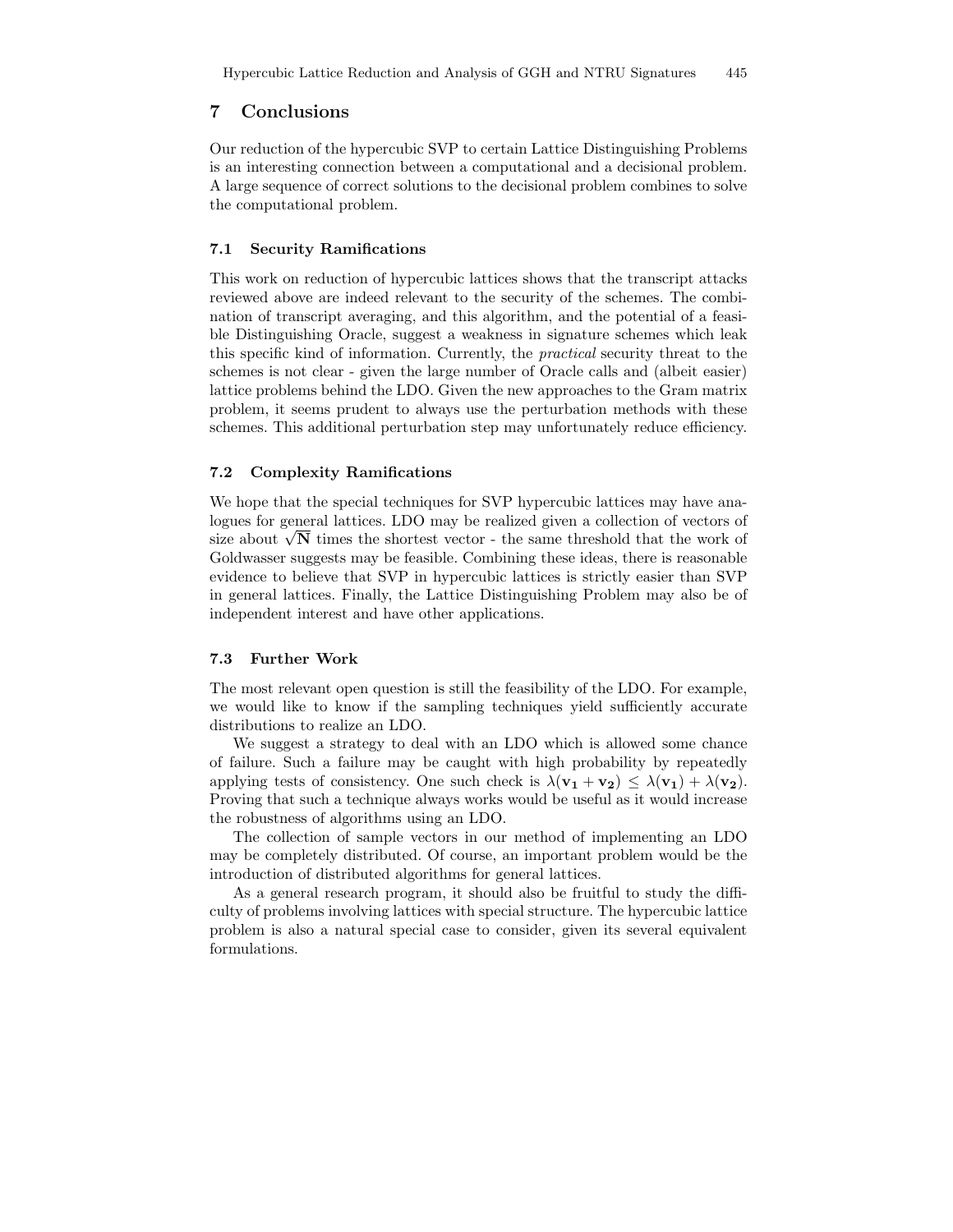# 8 Acknowledgments

I would like to thank Craig Gentry, Phong Nguyen, and Jacques Stern for helpful and interesting discussions. I would also like to thank the anonymous reviewers for useful advice on how to clarify the presentation of these results.

## References

- 1. M. Ajtai, The shortest vector problem in  $L_2$  is NP-hard for randomized reductions, in Proc. 30th ACM Symposium on Theory of Computing, 1998, 10–19.
- 2. H. Cohen, A Course in Computational Algebraic Number Theory, Graduate Texts in Mathematics, 138. Springer, 1993.
- 3. D. Coppersmith and A. Shamir, Lattice Attacks on NTRU, in Proc. of Eurocrypt '97, LNCS 1233, pages 52–61. Springer-Verlag, 1997.
- 4. I. Dinur, G. Kindler, S. Safra, Approximating CVP to within almost-polynomial factors is NP-hard, in Proc. 39th Symposium on Foundations of Computer Science, pages 99–109, 1998.
- 5. N. Elkies, Lattices, Linear Codes, and Invariants, in Notices of the American Math. Society, 47 pages 1238–1245, Cambridge University Press, 2000.
- 6. O. Goldreich and S. Goldwasser, On the Limits of Non-Approximability of Lattice, In Proc. of the 13th ACM Symposium on the Theory of Computing, 1998.
- 7. O. Goldreich, D. Micciancio, S. Safra, J.P. Seifert, Using Lattice Problem in Cryptography,1999.
- 8. C. Gentry, J. Jonsson, J. Stern, M. Szydlo, Cryptanalysis of the NTRU signature scheme, in Proc. of Asiacrypt '01, LNCS 2248, pages 1–20. Springer-Verlag, 2001.
- 9. O. Goldreich, D. Micciancio, S. Safra, J.P. Seifert, Approximating shortest lattice vectors is not harder than approximating closest lattice vectors, Electronic Colloquium on Computational Complexity, 1999.
- 10. C. Gentry, M. Szydlo, Cryptanalysis of the Revised NTRU signature scheme, in Proc. of Eurocrypt '02, LNCS 2332, pages 299–320. Springer-Verlag, 2002.
- 11. O. Goldreich, S. Goldwasser, S. Halevi, Public-key Cryptography from Lattice Reduction Problems, in Proc. of Crypto '97, LNCS 1294, pages 112–131. Springer-Verlag, 1997.
- 12. J. Hoffstein, N. Howgrave-Graham, J. Pipher, J.H. Silverman, W. Whyte, NTRUSign: Digital Signatures Using the NTRU Lattice, December, 2001. Available from http://www.ntru.com.
- 13. J. Hoffstein, B.S. Kaliski, D. Lieman, M.J.B. Robshaw, Y.L. Yin, Secure user identification based on constrained polynomials, US Patent 6,076,163, June 13, 2000.
- 14. J. Hoffstein, D. Lieman, J.H. Silverman, Polynomial Rings and Efficient Public Key Authentication, in Proc. International Workshop on Cryptographic Techniques and E-Commerce (CrypTEC '99), Hong Kong, (M. Blum and C.H. Lee, eds.), City University of Hong Kong Press.
- 15. J. Hoffstein, J. Pipher, J.H. Silverman. Enhanced encoding and verification methods for the NTRU signature scheme (ver. 2), May 30, 2001. Available from http://www.ntru.com.
- 16. J. Hoffstein, J. Pipher, J.H. Silverman, NSS: The NTRU Signature Scheme, preprint, November 2000. Available from http://www.ntru.com.
- 17. J. Hoffstein, J. Pipher, J.H. Silverman, NSS: The NTRU Signature Scheme, in Proc. of Eurocrypt '01, LNCS 2045, pages 211–228. Springer-Verlag, 2001.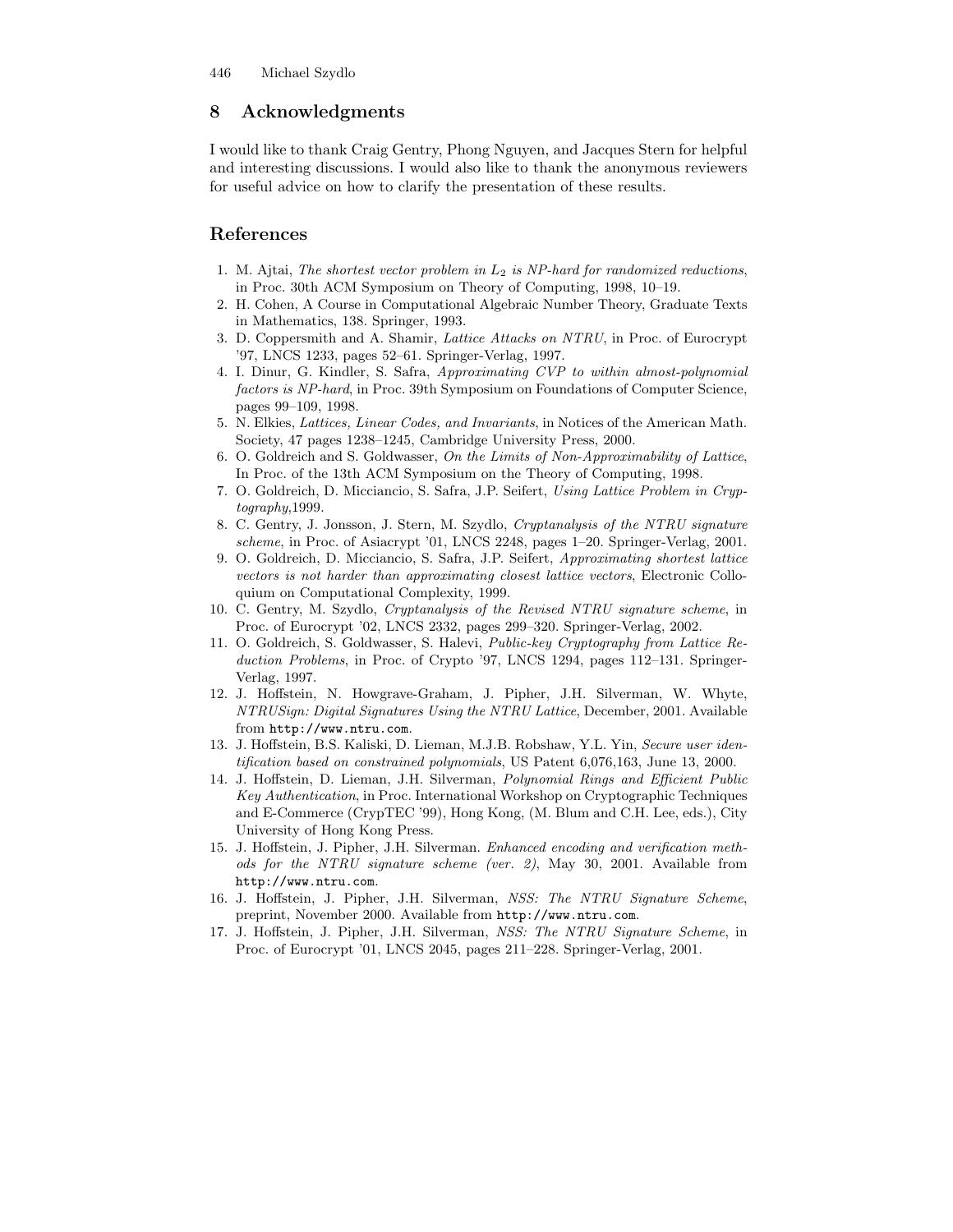- 18. J. Hoffstein, J. Pipher, J.H. Silverman, NSS: The NTRU Signature Scheme: Theory and Practice, preprint, 2001. Available from http://www.ntru.com.
- 19. J. Hoffstein, J. Pipher and J.H. Silverman, NTRU: A New High Speed Public Key Cryptosystem, in Proc. of Algorithm Number Theory (ANTS III), LNCS 1423, pages 267–288. Springer-Verlag, 1998.
- 20. A.K. Lenstra, H.W. Lenstra Jr., L. Lovász, Factoring Polynomials with Rational Coefficients, Mathematische Ann. 261 (1982), 513–534.
- 21. D. Micciancio, The Shortest Vector in a Lattice is Hard to Approximate to within Some Constant, in Proc. 39th Symposium on Foundations of Computer Science, 1998, 92–98.
- 22. P. Nguyen, Cryptanalysis of the Goldreich-Goldwasser-Halevi Cryptosystem from Crypto '97, 1999
- 23. P. Nguyen and J. Stern, Lattice Reduction in Cryptology: An Update, in Proc. of Algorithm Number Theory (ANTS IV), LNCS 1838, pages 85–112. Springer-Verlag, 2000.
- 24. C.-P. Schnorr, A Hierarchy of Polynomial Time Lattice Basis Reduction Algorithms, Theoretical Computer Science 53 (1987), 201–224.
- 25. J.H. Silverman, Estimated Breaking Times for NTRU Lattices, NTRU Technical Note #012, March 1999. Available from http://www.ntru.com.
- 26. L. Washington, Introduction to Cyclotomic Fields, Graduate Texts in Mathematics 83, 1982.
- 27. Consortium for Efficient Embedded Security. Efficient Embedded Security Standard (EESS) # 1: Draft 3.0. Available from http://www.ceesstandards.org.

# A Proof of Proposition 1

As in Proposition 1, let  $G = U U^T$  be the Gram matrix of an integral unitary basis matrix  $U$ , and let  $L_G$  be the associated hypercubic lattice. By definition, every hypercubic lattice is isomorphic to  $\mathbb{Z}^N$ , so has a Gram matrix of this form. The three problems to be shown equivalent are:

(A) Given G, find the shortest vectors in  $L_G$ .

 $(B)$  Given  $G$ , recover  $U$ , up to sign and order of the coordinates.

(C) Given G, construct an embedding  $L_G \to \mathbb{Z}^N$ .

Proof:  $(A) \Rightarrow (B)$ : To know the shortest vectors in terms of the basis represented by G is to have of a unitary V such that  $VGV^T$  is the identity. Then  $G =$  $V^{-1}V^{-T}$ , so  $V^{-1}$  a is solution to  $G = U U^{T}$ . As  $V U$  is orthogonal,  $V^{-1}$  recovers U up to sign and order of the coordinates. (B) $\Rightarrow$ (C): Given any U such that  $G = U U^T$ , the rows of U embed  $L_G$  into  $\mathbb{Z}^N$ . (C) $\Rightarrow$  (A): Since  $det(G) = 1$ , the embedding,  $L_G \to \mathbb{Z}^N$  is surjective. By Gaussian elimination, we can find  $e_i$  in terms of the basis defined by  $G$ , thus the shortest vectors of  $L_G$ .

# B Theta Series

The theta series, of a lattice is a lattice invariant, of interest as a tool to distinguish non-isomorphic lattices<sup>3</sup>. Given a lattice  $L$ , and an integer  $m$ , define

<sup>&</sup>lt;sup>3</sup> Non-isomorphic lattices may have identical theta functions.